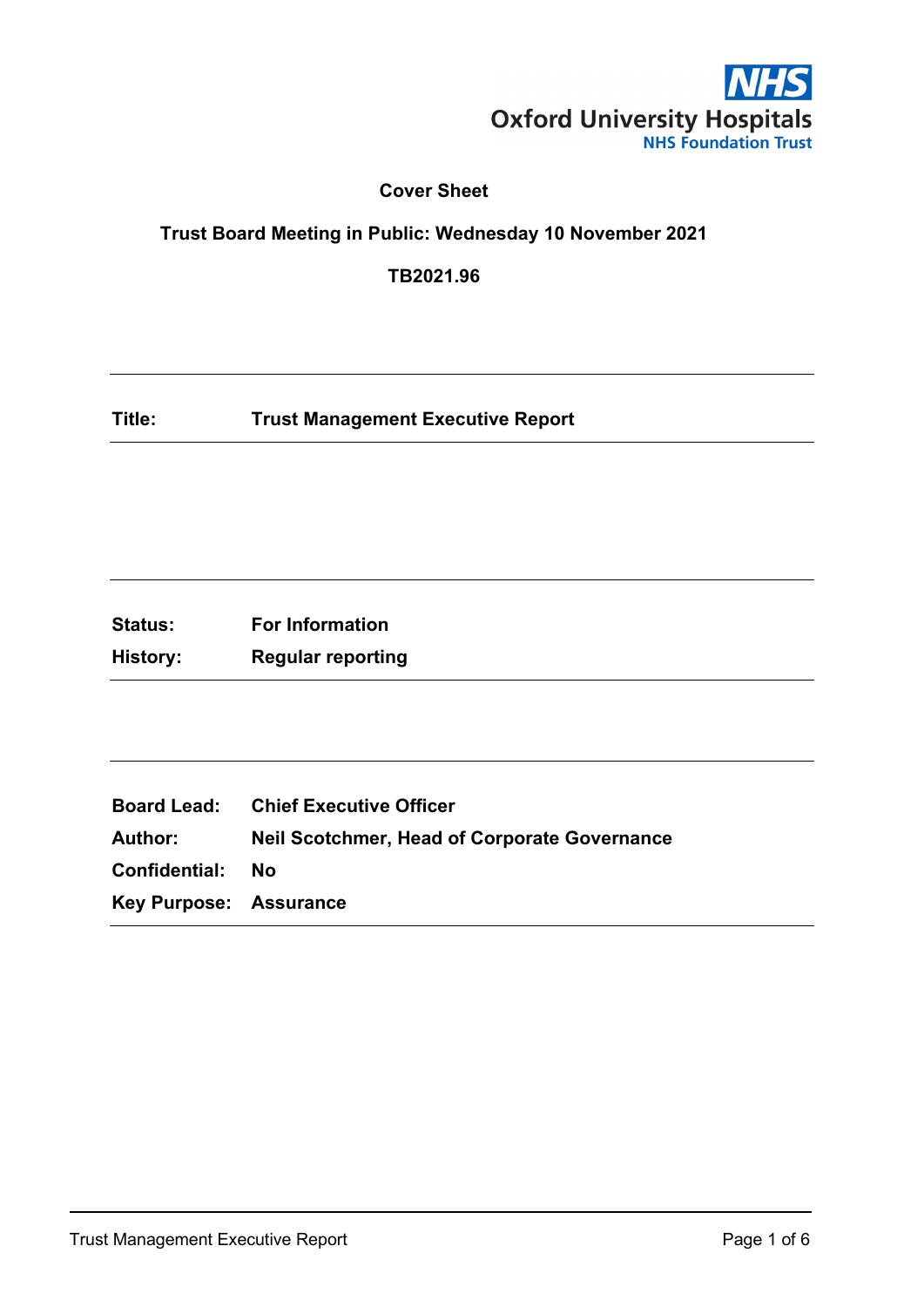# **Executive Summary**

- 1. The Trust Management Executive [TME] has been constituted by the Trust Board and is the executive decision-making committee of the Trust. As such, it provides a regular report to the Board on the main issues raised and discussed at its meetings.
- 2. Under its terms of reference, TME is responsible for providing the Board with assurance concerning all aspects of setting and delivering the strategic direction for the Trust, including associated clinical strategies; and to assure the Board that, where there are risks and issues that may jeopardise the Trust's ability to deliver its objectives, these are being managed in a controlled way through the Trust Management Executive Committee. This regular report provided aims to contribute to the fulfilment of that purpose.

## **Recommendations**

The Trust Board is asked to:

• **note** the regular report to the Board from TME's meetings held on 9 September, 30 September, 7 October and 28 October.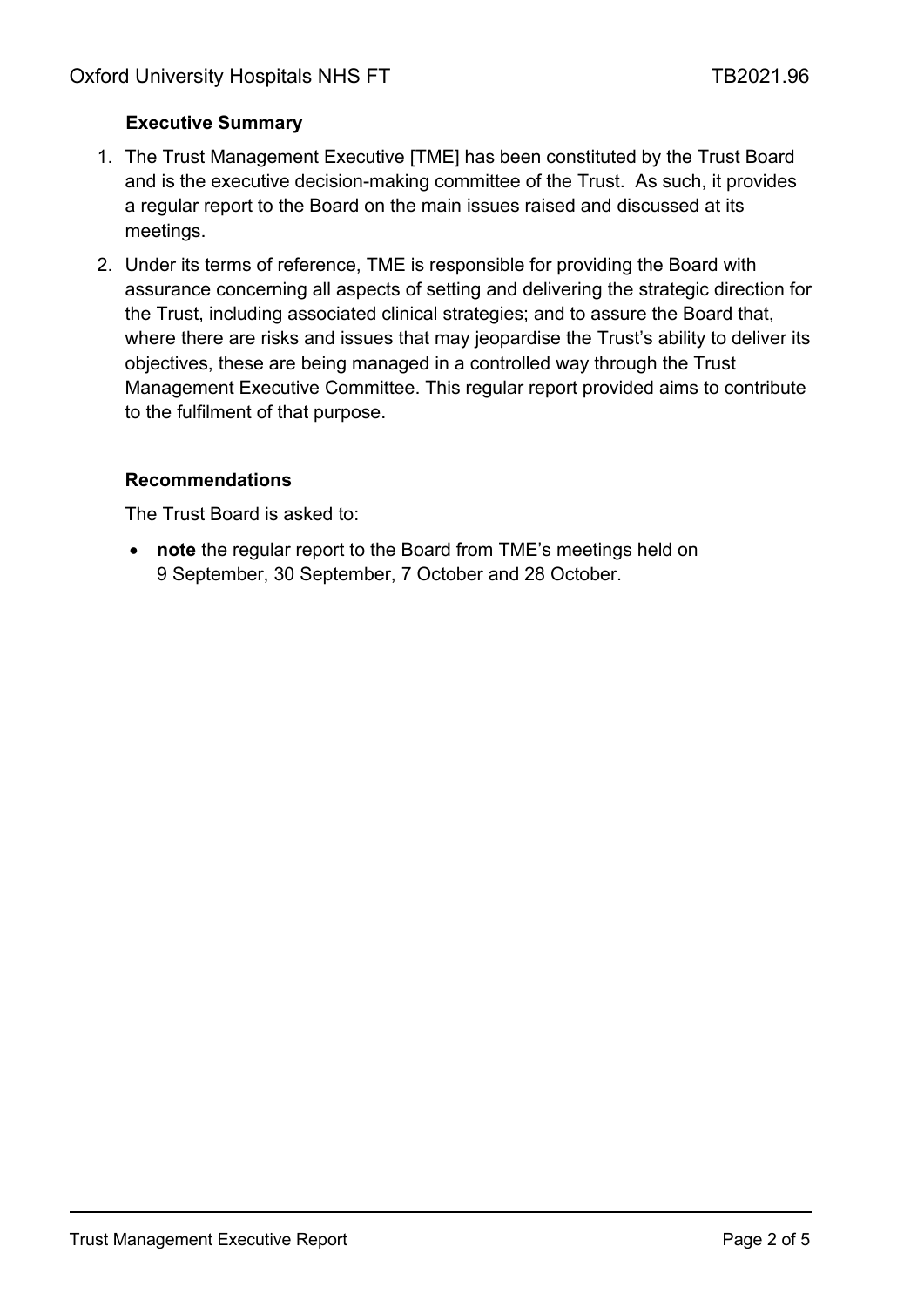# **Trust Management Executive Report**

## **1. Purpose**

1.1. The Trust Management Executive [TME] has been constituted by the Trust Board and is the executive decision-making committee of the Trust. As such, it provides a regular report to the Board on the main issues raised and discussed at its meetings.

### **2. Background**

- 2.1. Since the preparation of its last report to the Trust Board, the Trust Management Executive [TME] has met on the following dates:
	- 9 September 2021
	- 30 September 2021
	- 7 October 2021
	- 28 October 2021

#### **3. Issues for approval by the Board**

- 3.1. **Freedom to Speak Up Review 2021 Recommendations**: a report has been submitted to the November Trust Board following discussion by TME.
- 3.2. **Postgraduate Medical Education Strategy 2021-2026**: The Trust Board is asked to accept the recommendation of TME to approve and support the Postgraduate Medical Education Strategy for 2021-2026.

#### **4. Key decisions**

- 4.1. The following policies were approved:
	- Smoke Free Policy
	- Remote Working Policy
	- Core Skills Policy
- 4.2. TME supported a revised approach to pricing private patient activity.
- 4.3. TME approved the substantive appointment of two 10PA Neuro-Oncology Consultants.
- 4.4. TME reviewed and approved the Terms of Reference for the Clinical Divisional and Corporate / Thematic Programme Performance Reviews.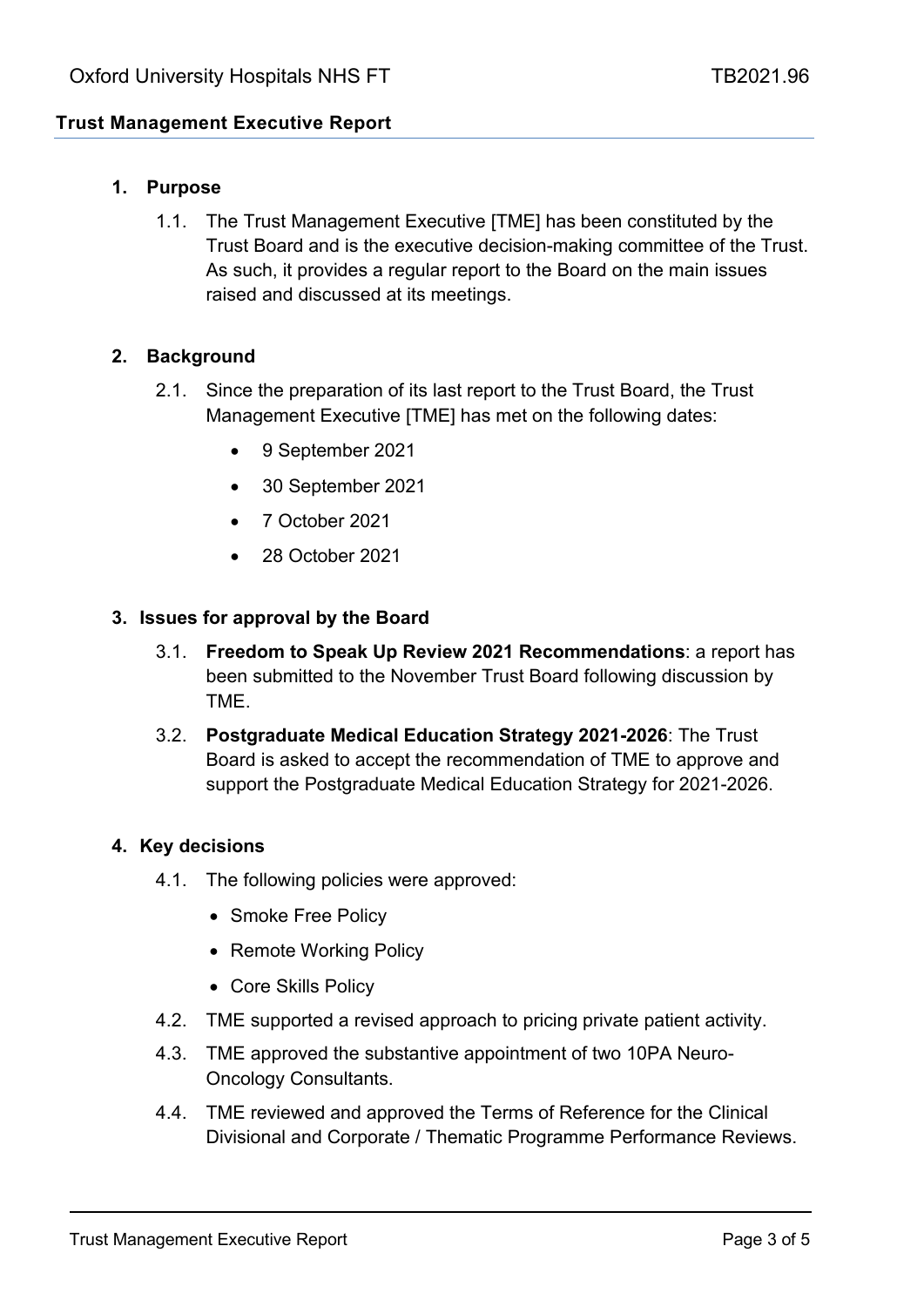4.5. TME approved the proposed Divisional Business Planning for 2021/22 with ongoing work to align with Divisional Directors' objectives and H2 national planning requirements.

## **5. Other activity undertaken by TME**

- 5.1. **CQC Update**: TME discussed the CQC action plan following the maternity inspection and noted the key areas for improvement.
- 5.2. **Closed referrals**: TME was reminded that the Trust remained open to urgent and all emergency and cancer referrals and was updated in relation to the three specialties for which the Trust remained closed to some referrals.
- 5.3. **Critical Care Building**: The TME was kept regularly updated regarding progress with the construction of the new Critical Care Building and the anticipated completion date.
- 5.4. **Other Capital Schemes:** The TME continued to receive updates on a range of capital schemes across the Trust.
- 5.5. **Financial Governance Review Action Plan:** TME received and noted this plan which included clear milestones for consideration by the Integrated Assurance Committee (IAC) for IAC.
- 5.6. **Divisional Performance Reviews:** TME received a summary of Divisional Performance Reviews that documented themes and issues presented by divisions and scrutinised by members or representatives of the Executive Team.
- 5.7. **Workforce:** TME received and discussed monthly updates of the key KPIs regarding HR metrics.
- 5.8. **Annual Reports:** TME received the Research and Development Annual Performance Report.

#### **Key risks**

- 5.1. **Risks associated with Covid-19:** TME have continued to maintain oversight of key risks related to Covid-19 response and recovery.
- 5.2. **Risks associated with workforce:** TME maintained continued oversight on ensuring provision of staff to ensure productivity across the Trust.
- 5.3. **Risks associated with the financial performance:** TME continued to recognise the risks and opportunities to deliver at pace the changes required to maintain the financial position. TME are maintaining close oversight of capital prioritisation.